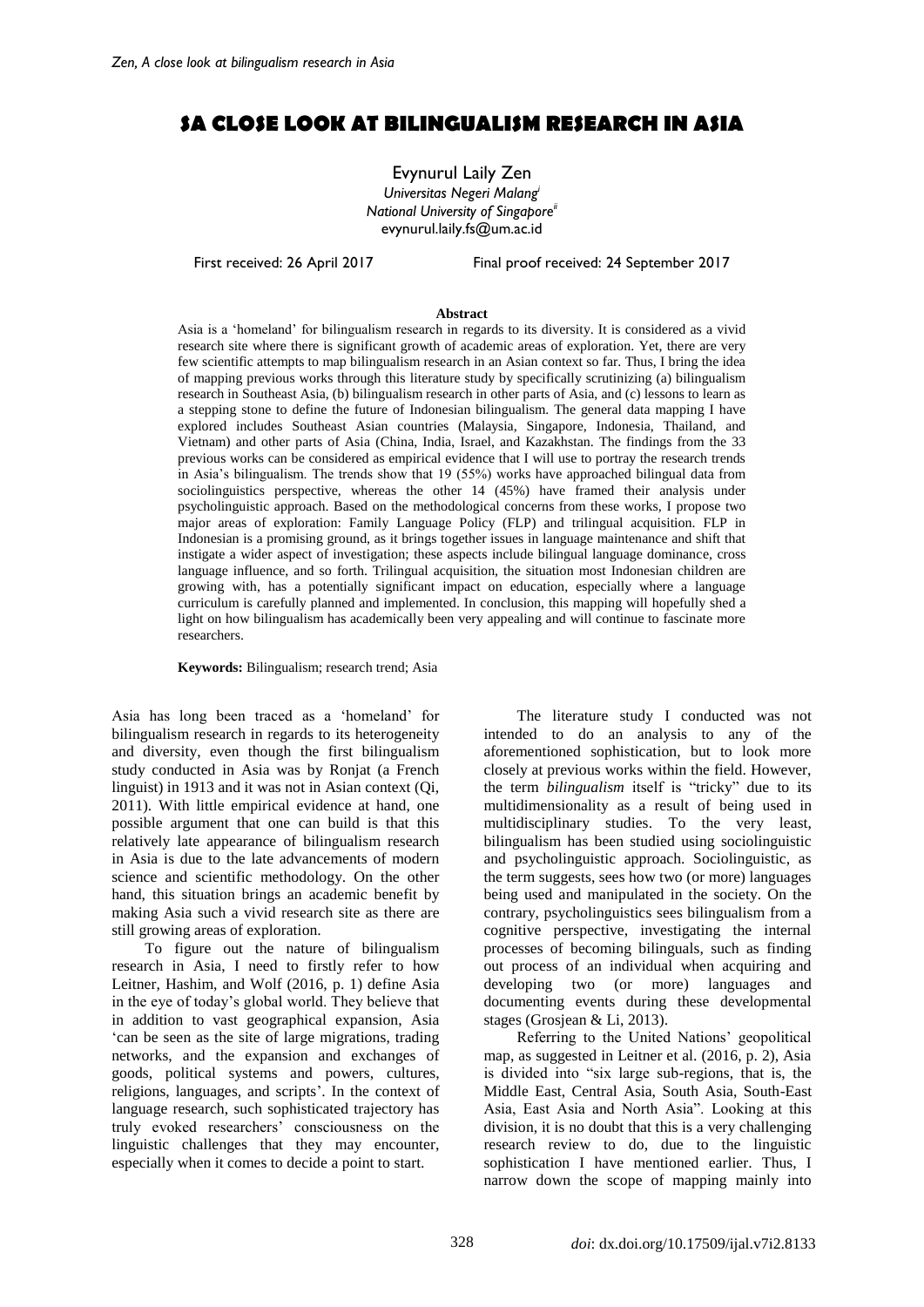South-East Asia countries and take samples of some countries from other parts of Asia.

I am referring to Andaya (n.d.), an Australian historian studying Indonesia and Maritime Southeast Asia, who divides Southeast Asia into *mainland*  (Burma, Thailand, Laos, Cambodia, and Vietnam) and *island/maritime* (Malaysia, Singapore, Indonesia, the Philippines, Brunei, and the new nation of East Timor). Correspondingly, Enfield and Comrie (2015) use the term "Mainland Southeast Asia" (MSEA, henceforth) in their exploration on *The Languages of Mainland Southeast Asia*, where the term refers to Cambodia, Laos, Peninsular Malaysia, Thailand, Myanmar, and Vietnam, along with areas of China south of the Yangtze River. Putting this information in mind, I would go along with this division in organizing the paper, that is, to present and review: (a) bilingualism research in Southeast Asia; (b) bilingualism research in other parts of Asia; and (c) lessons to learn as a stepping stone to define the future of Asia's bilingualism.

# **METHOD**

It is a literature study through which I collected previous and current works within the topic of bilingualism in Asian context. The term "current" here is represented within the time frame of 2003 – 2016, except that of Nabanan's work in 1991. In addition to the time frame, the collection process was also based on the geographical division of Asia that as mentioned before includes Southeast Asia, East Asia, South Asia, Middle East, and Central Asia (Leitner et al., 2016) with the main concern of studies that made use of bilingual language data from the nation-states within these places. The thirty three previous works were thus far collected and reviewed. These thirty three comprise one (Malaysia), ten (Singapore), four (Indonesia), one (Thailand), one (Vietnam), five (China), two (India), eight (Israel), and one (Kazakhstan) that all of which will be discussed in the following.

# **RESULTS AND DISCUSSION**

### **Bilingualism Research in Southeast Asia**

Before moving further, it is important to note that MSEA's linguistic diversification, in particular, was most possibly motivated by the spread of both people and ideas. The lowland areas—with its denser populations—show more homogeneous linguistic and culture, due to the dynamic sociopolitical power. The sparsely populated upland areas demonstrate a more heterogeneous linguistic and culture, resulted from limited access of infrastructure, education, and power (Enfield & Comrie, 2015). This different degree of diversities might be shifting significantly over time due to many factors, as also noticed by the two

aforementioned writers, such as variations in human movement, contact, and diversification (Ibid.).

In Malaysia, a country belonging to MSEA, bilingualism research falls mostly in the sociolinguistic area. Yunusa and Gan's (2011) study is one of the latest research carried out to scrutinize how students perceive the Malaysian government policies taken to improve English proficiency and use. The questionnaire was distributed to 60 undergraduate students, confirming that the larger number of them agreed to the Bilingual Education Policy, allowing English to be used in their education settings along with Malay language (Ibid.).

On the contrary, bilingualism research in Singapore has a more dynamic development. Based on literature, there are at least four previous works within the sociolinguistic area, these include Dixon (2009), Li and Ren (2013), Siew (2010), and Tupas (2016). Another six works look at bilingualism in the psycholinguistic area, such as Brebner, McCormack, and Liow (2016), Dixon, Shuang, and Daraghmeh (2012), Lydea, Brebner and McCormack (2014), Yah, Poon, and Liow (2013), Yeong and Liow (2012), and Zhao, Liu, and Hong (2007). Since I focus on the psycholinguistic analysis, I will only highlight findings from the three societal bilingualism studies very briefly.

Li and Ren (2013), Siew (2010), and Dixon (2009) are similar in the way that their concern is on how language policy plays a role. In this case, Li and Ren (2013) focus on a more local scope by observing the use of bilingual multiple resources in two Singaporean Chinese–English bilingual families to enhance bi-literacies. Their observation found that family language policy (FLP, henceforth) at home is greatly influenced by the cultural backgrounds and experiences, as well as educational ideology of the family members (Ibid.). Bringing policy into a broader scope, Dixon (2009) and Siew (2010) studied Singapore's national language policy. Siew (2010) uses the 'Speak Mandarin Campaign' as a point of analysis, where he finds the campaign very effective to spread Mandarin dialect to a larger number of Chinese youth. This is similar to the success of Singapore's Ministry of Education in promoting bilingual policy to enhance English; even though the success of the second, somehow, affects Mother Tongue language learning. Dixon (2009), on the other hand, examined Singapore's language-in-education policy by observing its impact in second language acquisition and academic achievement. The last research falling within the field of sociolinguistics is Tupas (2016), where he expanded an exploration on additive bi-dialectalism. He argued that the strategic use of Singlish helped to improve learners' competence in Standard English, together with the help of classroom strategies to assure attitudinal change and cultural affirmation.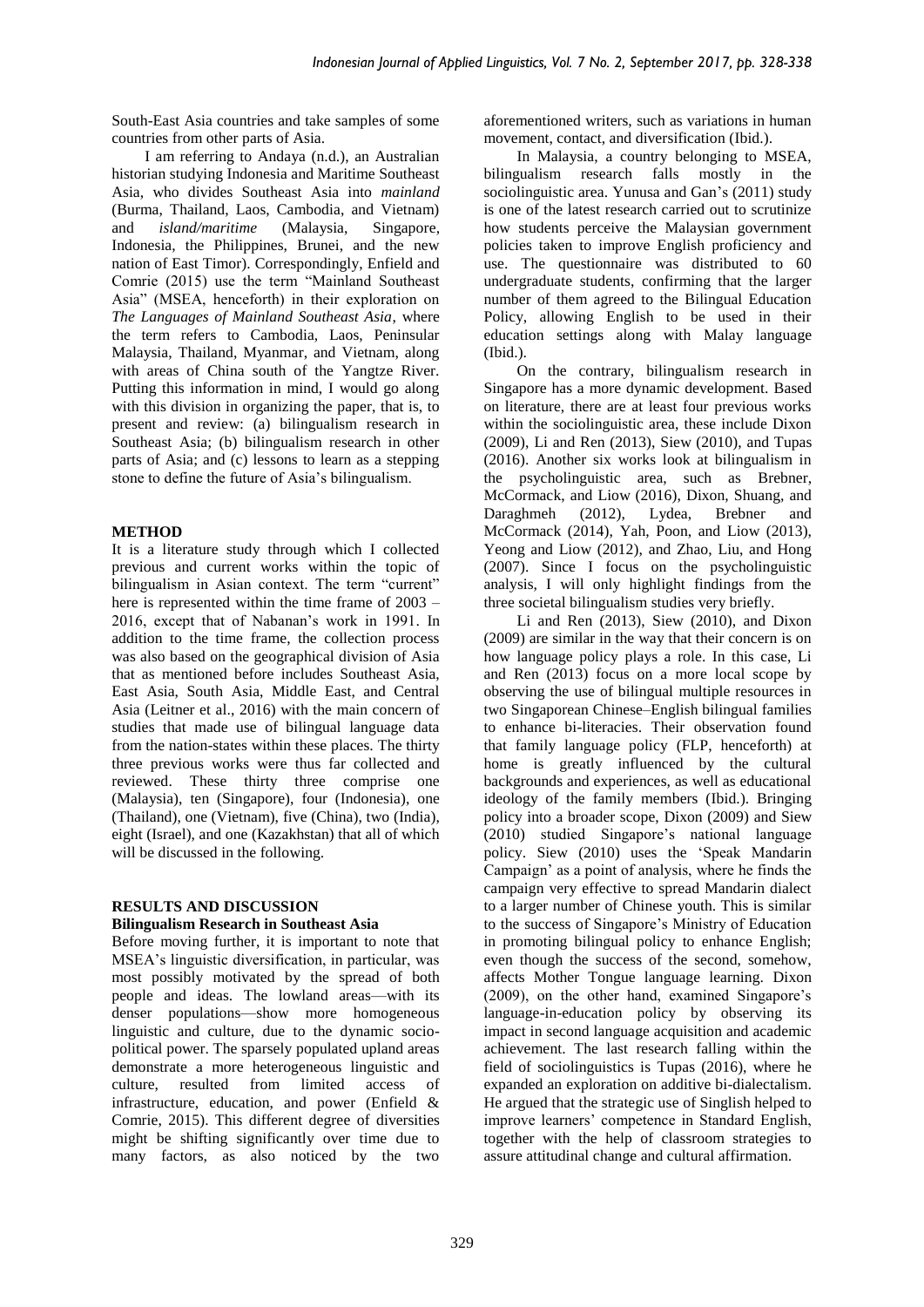Within the psycholinguistic exploration, all the six previous works collected data from preschoolers with different focuses. Brebner et al. (2016) examined the rate and pattern of English verb marking acquisition by placing 481 English– Mandarin bilingual children in a 10-item action picture test. His findings suggested that language dominance determines the different rate and pattern of acquisition between bilingual and monolingual. Unlike Brebner et al. (2016), Lydea et al. (2014) explored the English phonological ability of seventy Chinese Singaporean children (aged 4, 5, and 0–4) by dividing them into two groups: English-dominant and Mandarin-dominant. Using the Phonology Assessment of the Diagnostic Evaluation of Articulation and Phonology (DEAP), one of the most important highlights is that the Mandarindominant children had significantly less accurate consonant production in English and exhibited more interference effects from Mandarin phonology than English-dominant children (Ibid.). Focusing on similar linguistic feature, Yeong and Liow (2012) had previously worked on comparing L1 and L2 syllable and phoneme awareness in seventy English–L1 and Mandarin–L1 pre-readers. These were conducted within a three 6-month intervals and were using parallel task in both languages. The result revealed that the English–L1 children applied their L1 syllable and phoneme awareness to their L2 (Mandarin); on the other hand, the Mandarin–L1 children seemed to require exposure to English (L2) before they developed phoneme awareness in either language (Ibid.). All these previous works had conducted comparative analysis on the developmental processes of the languages in bilingual selves by looking at specific linguistic features.

Instead of examining the development of two languages, the rest of the other three researchers have laid their focuses on one language over the other. Zhao et al. (2007) decided to observe the preschooler's Mandarin oral competence of the English-speaking family (ESF) versus the Chinesespeaking family (CSF). Meanwhile, Yah et al. (2013) identified the predictors of Primary One bilingual children's reading accuracy and reading comprehension in English by observing 80 English−Mandarin-speaking girls (aged 6.5 years). Their analysis revealed that to a great extent, phonological awareness predicts reading accuracy and reading comprehension skills (Ibid.). Taking a different stance by focusing on building four language profiles, Dixon et al. (2012) examined the vocabulary scores of 282 bilingual Singaporean kindergarteners (167 Chinese, 70 Malay, and 45 Tamil) and came up with outstanding findings, which are: '(a) low SES children were most at risk for low proficiency in both languages, (b) middle and high SES children were most likely to demonstrate low ethnic language with high English proficiency, and (c) children exposed to both languages at home were most likely to show low proficiency in both languages'. These groups of work, especially Dixon et al. (2012), have interestingly pinpointed the contesting nature of two languages in bilingual selves during the developmental stages. Furthermore, these three have also drawn my particular attention to the fact that Singapore, as a research site, provides such a wealthy research topic that might go in line with the easy-to-manage data collection.

In the context of Indonesia, societal bilingualism research tends to dominate, at least from the literature study that I have conducted. In this paper, I will discuss four studies, all of which approach their data using sociolinguistic framework. Lamb and Coleman (2008) studied English literacy in Sumatra using two different stages: (1) one largescale evaluation of English in educational curricula; (2) a case study of English learning at school. He proposed to clarify that young Indonesians' English literacy does not merely lie on individual matter, but is also confined by inequalities in socio-economic capital (Ibid.). Nababan (1991), who previously scrutinized that language curriculum in Indonesia was designed in communicative-based manner, further argued that this curriculum design does not influence the use of vernaculars, such as Javanese, Sundanese, Madurese, etc. Projecting bilingual practices in classroom context, Cahyani, de Courcy, and Barnett (2016) reported their ethnographic case study on how and why teachers switched between languages in tertiary bilingual classrooms in Indonesia. In their case, it was where the main language of instruction was English. Using three classrooms over one semester as the data source and using video, audio recording, semi-structured teacher interviews as instruments, they found that teachers' code-switching was frequently used to support students to gain understanding of unfamiliar concepts, managing students' behavior, and engaging in interpersonal and affective interactions with students (Ibid.). Apart from the mingling between bilingualism and education, Birnie-Smith (2016) observed the language choice and ethnic identity construction of four young Chinese Indonesians from West Kalimantan, Indonesia by using Social Identity model of De-individuation Effects (SIDE). Her findings suggested that the participants would adjust their language choice and self-representation to suit different online social variables; these include levels of anonymity, audiences, group identity, and personal identity. The three aforementioned studies had mainly valued bilingualism as an inseparable part of education system. Nababan (1991) believed that it is not a threat to the vernaculars, while Cahyani et al. (2016) viewed the two languages as complementing each other to help teaching and learning move effectively.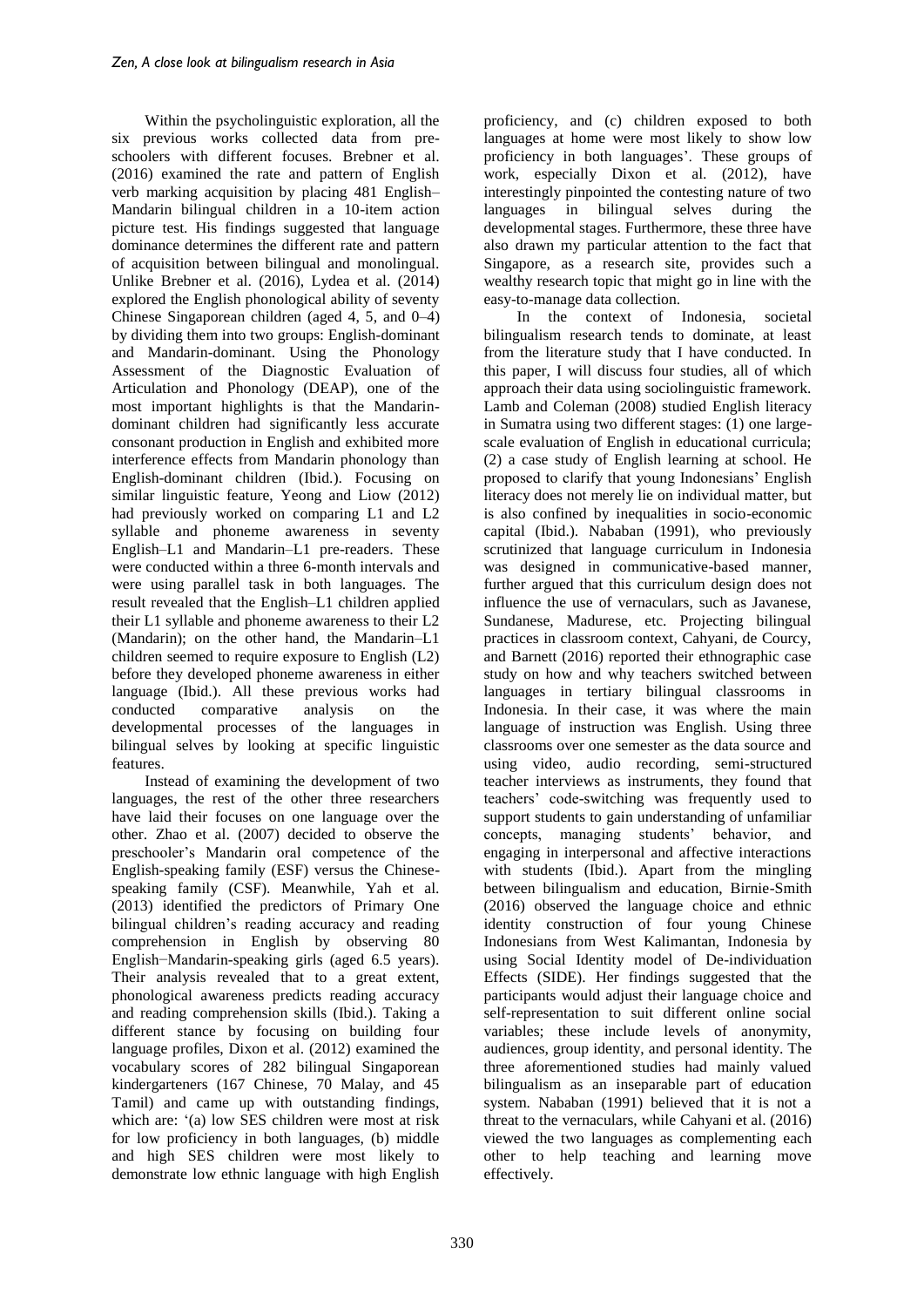In Thailand, I have also found it challenging to document the previous works within the field. At the very least, Sisamoutha and Lahb's (2015) work is relevant. They studied the attitude toward Patani, Malay, and English of Thai undergraduates living in the southernmost provinces, where multilingualism is vital. By interviewing 30 undergraduates, they revealed that the positive attitude towards the three languages was due to several underlying reasons. For certain purposes, figuring out how bilingual speakers' attitude work is very essential in coping with multilingual setting, as it may affect the development of each of the languages.

Similarly, it is not easy to trace bilingualism research in the Vietnam context. Nguyen and Hamid (2016) observed a group of Vietnamese ethnic minority students' language attitudes in relation to their identity and minority language (L1) maintenance. Assessing speakers' attitudes towards L1/vernaculars, Vietnamese and English, the researchers conducted multiple semi-structured interviews to the eight college-age minority students. They found that students were seen to perform an integrative orientation to their L1 and an instrumental orientation to the Vietnamese and English. Surprisingly, their other findings also suggested that the positive attitude is not enough to maintain L1 and identity empowerment. Thus, institutional support is necessary to promote the use of minority languages.

# **Bilingualism in Other Parts of Asia**

To be able to view the topic in a broad perspective, I am going to discuss previous works in bilingualism in China, India, Israel, and Kazakhstan. The exploration still aims at tracing the past direction of bilingualism research and to finally be able to draw a gap among these previous works.

In the context of China, there are five previous works that needed mentioning; these works include Chena, Xuc, and Guion-Anderson (2015), Cheng (2012), Jia (2003), Wanga, Perfettib, and Liub (2005), and Wang (2015).

Wanga et al. (2005) investigated crosslanguage and writing system relationships in biliteracy acquisition of children learning to read two different writing systems: Chinese and English. Examining the Chinese-L1 and English-L2 reading skill to focus on phonological and orthographic processing, forty-six Mandarin speaking children were included in their study. They argued that Chinese onset matching skill is considerably linked to the English onset and rime matching skills. This was also added with the fact that Chinese tone processing skill supplies a variance in predicting English pseudo-word reading, which clarified that the orthographic processing skill in the two writing systems did not do much on each other's word reading (Ibid.). In a similar effort to compare English-L1 and English-L2, Jia (2003) conducted a five-year study with 10 native Mandarin-speaking children who immigrated to US between ages  $5 - 16$ years, in order to see how they acquire English plural morpheme using picture description task and spontaneous speech. She compared this development to those of English-L1 and found particular evidence that the age of initial exposure to English and language environment explained individual differences (Ibid.). The two previous works are similar in holding a focus on two language skill development, but differs in methodology; Wanga et al. (2005) did comparative analysis to the two languages, while Jia (2003) focuses only on English language development with its different order of acquisition.

The two other studies took a place in an education setting, with a focus on examining the implementation of English immersion program in China. Cheng's (2012) research saw how the second language immersion can facilitate primary school students' second language acquisition without shifting their first language proficiency. His methodology was divided into three broad areas of investigation: (1) student academic achievement of English-L2, Chinese-L1, and Mathematics; (2) cognitive predictors of English reading and listening achievement; and (3) Chinese-English immersion teachers. On the other hand, Wang (2015) was more concerned on strategies to put together contentbased instruction features and immersion, aimed to help improve English as a foreign language (EFL) teaching for non-English majors in China's higher education. Apart from how bilingualism and education has been put in place, Chena et al. (2015) brought this topic into a smaller scope of bidialectism. He observed three groups aging around 20, 40 and 60 to examine their prosodic realization of Quanzhou Southern Min and Mandarin dialects. Referring to the order of acquisition, Southern Min is followed by Mandarin in childhood. Results confirmed that the correlation between the increasing amount of L2 experience and the increasing native-like PFC production in L2 (Ibid.).

I move to bilingualism research in India, which seemingly faces a similar challenge to those in Indonesia, Thailand, and Vietnam—the lacking of attachment to psycholinguistic approach. It is Petrovic and Majumdar (2010) who confirmed the correlation between language policy and equal educational opportunity (EEO). They examined "three-language formula" applied in India, along with its problems. On the other hand, Hasnain (1991) documented the available previous works in language maintenance and shift, where she argued that 'there exists a complex pattern of language behavior depicting both the language shift even after centuries of steady bilingualism and the language maintenance in spite of linguistic convergence and assimilation, thus depriving any description of bilingualism of a dependable predictive force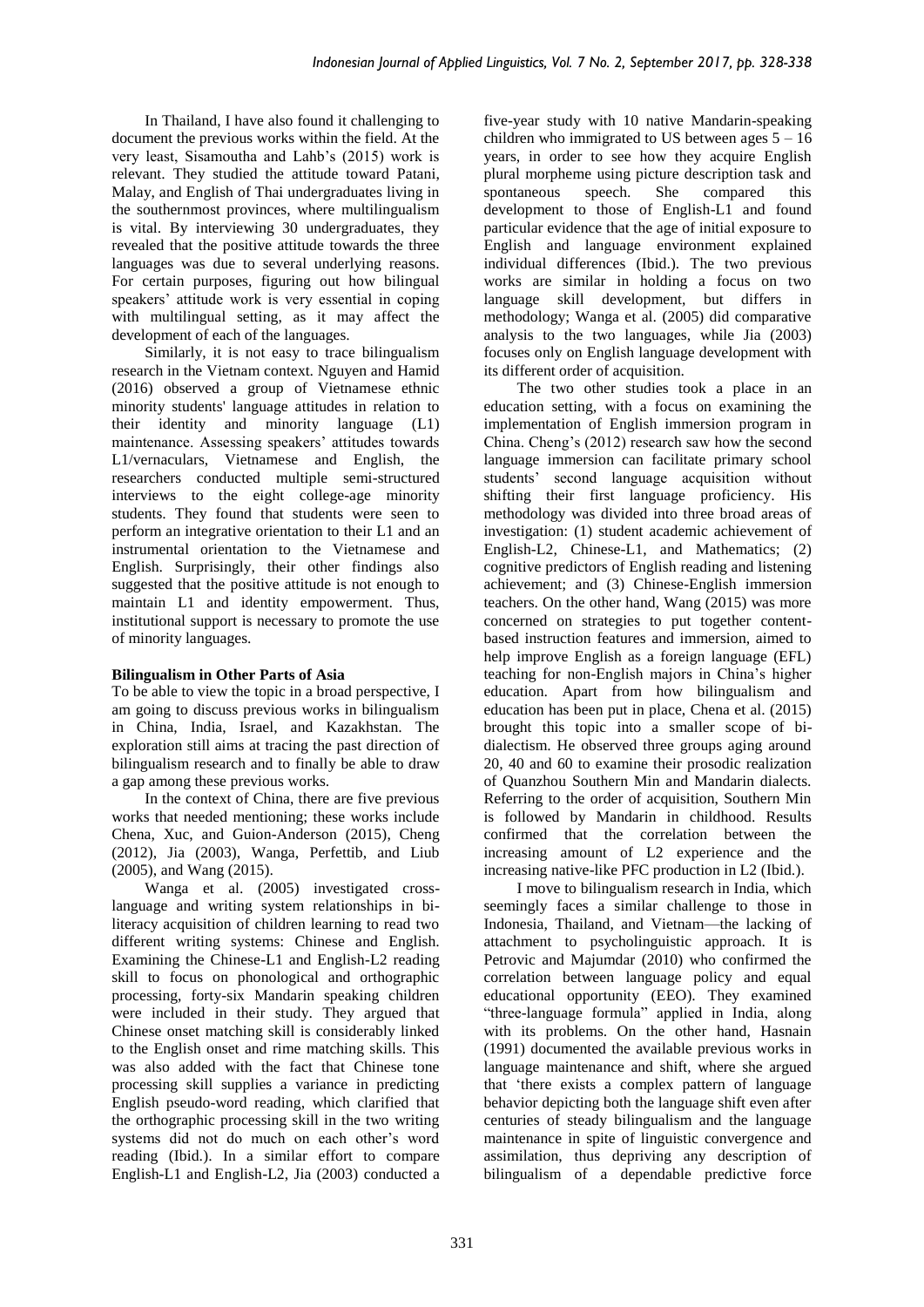regarding future social behavior'. These two previous works have brought very significant findings to respond to the multilingual situation in India shown by Petrovic and Majumdar (2010) and the future of this multilingualism outlined by Hasnain (1991).

Despite of the difficulty of finding preceding works in bilingualism, Middle Eastern countries seem to provide very resourceful research in the area. This is especially true for Israel, where there is a growing interest in this field of research. Henceforth, I am going to briefly outline eight previous works by Palviainen, Protassova, Mård-Miettinen, and Schwartz (2016), Schwartz and Asli (2014), Schwartz, Kahn-Horwitz, and Share (2014), Schwartz, Moin, and Leikin (2011), and Schwartz and Gorbatt (2016). These works studied bilingual preschool language development in bilingual education. On the other hand, Altman, Feldman, Yitzhaki, Lotem, Walters (2014), and Yitzhaki (2011) sought insights from a sociolinguistic viewpoint.

Conducting analysis to bilingual preschoolers, Schwartz et al. (2011) conducted semi-structured interviews to four families who were Russianspeaking that had moved to Israel. Their study found that all the parents aimed their children at both maintaining the heritage language and acquiring the host language through certain strategies; these strategies differ in that some chose bilingual kindergarten while some others had monolingual programs. In another similar context, Schwartz and Asli (2014) investigated the language-teaching strategies used in a bilingual Arabic-Hebrew kindergarten in Israel using a mixed method. They found that the teachers frequently employed flexible bilingualism, which included code-switching, to ease the second language teaching and learning. The two previous studies both are in the context of bilingual education; however, Schwartz et al. (2011) decided to study the future direction of bilingual education for the sake of maintaining their native language and developing the foreign language. Meanwhile, Schwartz and Asli (2014) concerned on the current bilingual language practices in classroom.

Using psycholinguistic approach, Schwartz et al. (2014) shared their study on the literacy acquisition of EFL of 88 sixth-grade children. He divided the children into three groups: (1) Russian– Hebrew bilinguals who acquired basic reading skills in Russian as their L1 and were literate in Hebrew as L2; (2) Russian–Hebrew bilinguals learning to read in their native Russian, but had acquired Hebrew as their first literate language; and (3) monolingual Hebrew children who were literate in Hebrew. The hypothesis was that the similarity between the Russian and English orthographies would make the L1 Russian speakers more superior in English. After 4 years of English instruction, all three groups showed evidence of self-teaching on naming speed and orthographic recognition. Using a different scheme, Schwartz and Gorbatt (2016) study the meta-linguistic talk of 29 children (19 L1 Arabic and 10 L1 Hebrew) in a bilingual Arabic– Hebrew preschool. He used a language-focused listening activity to conduct the study and concluded that the observed children had constructed their social relationship and ethnic marking through active discourse management within intergroup contexts. Focusing more on the education system, Palviainen et al. (2016) looked into language practices of five bilingual preschool teachers in three different settings: (1) in Finland with Finnish– Swedish; (2) in Finland with Russian–Finnish; (3) and in Israel with Arabic–Hebrew bilingual context. They found a change on the bilingual education model from a strict language separation to a flexible separation that employs code-switching, contextual and linguistic supports, and role-modeling (Ibid.). These three works offer varied, yet rich perspectives when discussing bilingualism in education.

In addition to the previous five works that scrutinize bilingual education, the rest have studied the data from a sociolinguistic point of view. Altman et al. (2014) studied the relationship between FLP and other variables—such as language choice, use, and proficiency in Russian and Hebrew—from 65 Russian-speaking immigrant parents and their bilingual preschool children. His goal was to basically see how the Russian language maintenance was related to FLP. Their finding was considerably surprising; instead of seeing the development of Russian, children's production on complex syntax is better in Hebrew and code switching into Hebrew was used more compared to their home language (Ibid.). Taking a broader scope of analysis, Yitzhaki (2011) studied Israel's language policy on the Arabic language as an official language. This is quite contradictory, because in reality, its usage is marginal in Israel. Collecting data from 466 Jews and Arabic college students, his findings interestingly indicated a clear hierarchical domain of use, as well as a tendency, among Jewish respondents to favor a multilingual policy over a Hebrew-Arabic bilingual policy (Ibid.). Both Altman et al. (2014) and Yitzhaki (2011) suggested a fundamental property of bilingual policy was either within a family domain or nationwide.

A limited number of research in Central Asia have favorably been about bilingualism. We consider Kazakhstan, where Mongilyova (2015) study was similar to Yitzhaki's (2011); they both discussed the official status of a language that contradicts with the real communication possibilities in the society. Using questionnaires distributed to ethnical Kazakhs, his findings have shown that Kazakh is mainly spoken as an ethnical self-identity of Kazakhstan, while also finding that the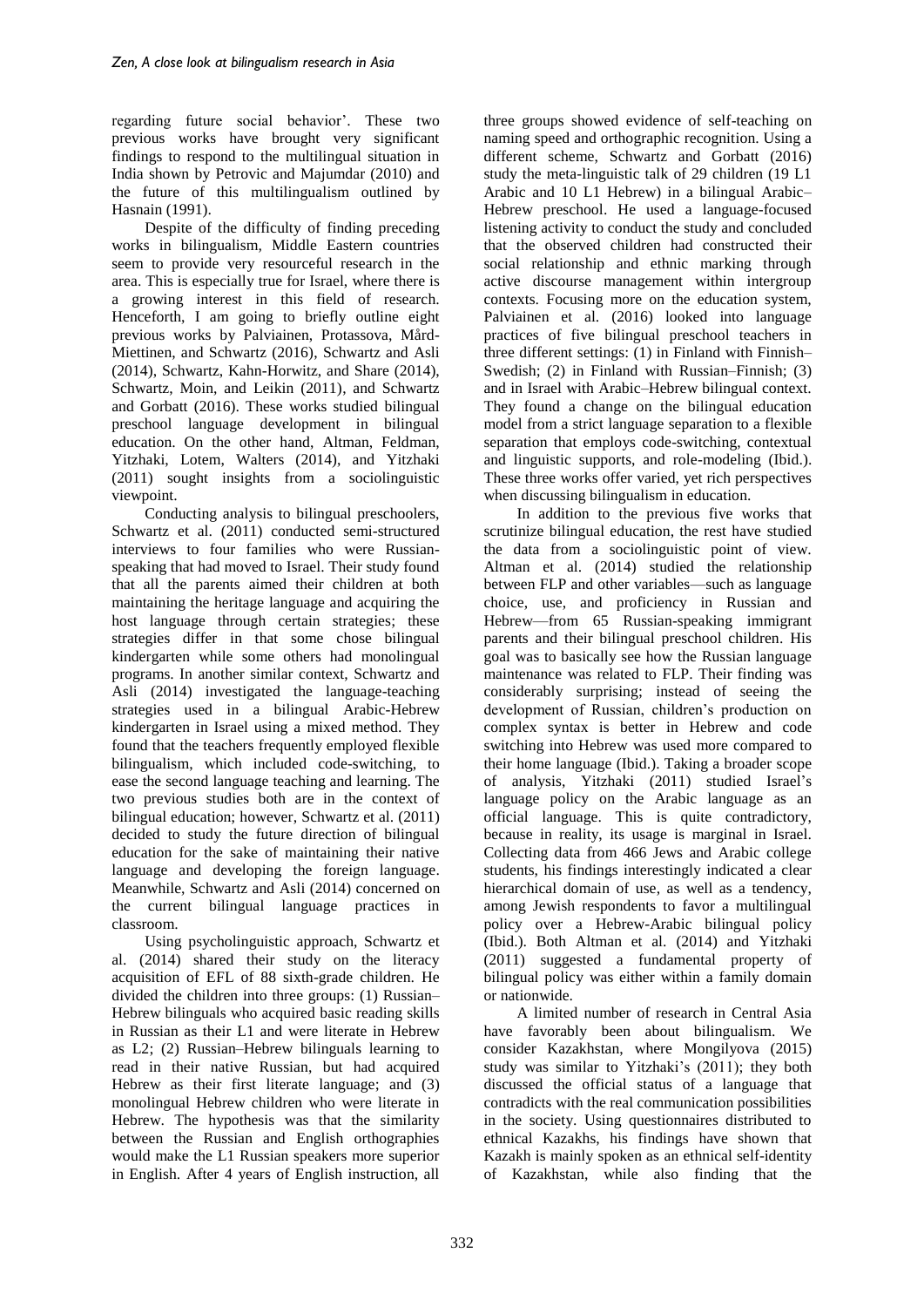preference of speaking Russian by young respondents and the loss of Kazakh in information space (Ibid.).

### **Lessons to Learn: A Stepping Stone to the Future of Indonesian Bilingualism**

After conducting a brief review to all the aforementioned previous works, I would like to move further to highlight some essential parts of the works. These include the interdisciplinary scopes, methodological concerns, research significances, and most importantly the possible direction of future bilingualism research in a (general) Asian context and (specific) Indonesian context. Before beginning each discussion, it is crucial to see the general data mapping that I have attempted to carefully trace. Thus, we are concentrating more attention to the Southeast Asian countries (Malaysia, Singapore, Indonesia, Thailand, and Vietnam) for practicability and accessibility, whilst taking samples from some other parts of Asia (including China, India, Israel, and Kazakhstan).

To certain degree, it may be insufficient to represent bilingualism research in Asia by referring only to the thirty three previous works, especially due to the high level of diversities and contacts that Asian people have long been experiencing. However, after evaluating these works, I believe we now have enough empirical evidence to portray the research trends in Asia's bilingualism. Nineteen (55%) of the works were approaching the data from a sociolinguistic perspective, whereas the other fourteen (45%) were under the psycholinguistic perspective. This quantification is very important as it allows us to claim that the previous works in bilingualism had also put a concern on the cognitive processes of being bilinguals, even though there have been more works that look at bilingualism in the society.

Sociolinguistics, being a multidisciplinary perspective, was used more frequently as a part of data exploration. The research trends tend to fall into the topic of bilingual policy, either nationally or locally. We see that the national bilingual policy is seen from the perspective of state and education, even though both areas do not seem to have a clear cut division, as the state policy is most commonly transferred in the education system. However, some of previous works often put them separately as they aim for different research purposes. In this case, Singapore has positive responses to the issue of bilingual policy through "Speak Mandarin Campaign", used as an attempt to promote a unified Chinese dialect to maintain the spread of English (Dixon, 2009; Siew, 2010). Meanwhile, Yunusa and Gan (2011) has uplifted the coming of English within Malaysia's bilingual education policy by referring to students' perception. Lamb and Coleman (2008) and Nababan (1991) have contributed their insights on how English works in Indonesian curriculum. Similarly focusing on English in non-English speaking communities, Sisamouth and Lahb (2015) from Thailand and Nguyen and Hamid (2016) from Vietnam have also captured students' attitude toward English in their multilingual setting. These research groups have all argued that English has been living hand-in-hand with other local languages and that this particular situation often goes along with the national policy of each country. In contrast, Mongilyova (2015) from Kazakhstan and Yitzhaki (2011) from Israel have addressed the language policy other than English, bearing in mind the competing language practices between the official language and other local language(s). Beyond these multiple dimensions of language policy, I must agree to the stance that policy has indeed taken a crucial role of setting up a certain language into a certain linguistic status in bi/multilingual society. One cannot avoid the languages from being in contact with one another, as they have interdependecies to the speakers' multiple background; each language may employ a different 'status' and 'domain of use' in practice. In this circumstance, policy might be an acceptable solution to 'control' language use and attitude.

Apart from the need to investigate national policy, some previous works have a more local scope of research by scrutinizing family language policy. As previously stated, there are Li and Ren (2013), studying the extent of FLP in enhacing biliterarcies in Mandarin-English in Singapore, and Altman et al. (2014) with their focus on bilingual proficiency in Arabic – Hebrew in Israel. This locality triggers the less practical significance that can be a contributing factor of unpopularity of FLP in Asia's bilingualism. Moreover, King, Fogle, and Logan-Terry (2008) have described FLP as the new, barely explored, emerging field.

Numerous previous studies have also attempted to explain the involvement of psycholinguistics in Asia's bilingualism. Some are interested to compare two languages in bilingual selves to examine the nature of dominance. These works include: Brebner et al. (2016) and Yeong and Liow (2012) in Singapore's English – Mandarin bilingual context; and Wanga et al. (2005) and Jia (2003) in China's Chinese – English bilingual situation. The first group of researchers claimed that language dominance determines the pattern of acquisition as well as interferences across languages. Meanwhile, the second has put the phonological and orthographic processing of English – Mandarin into consideration, with the addition of age of exposure, to examine bilingual language development.

On another note, other previous studies have also explored the developmental stages of one language over the other. These works include: Zhao et al. (2007) on Mandarin oral competence of bilingual children growing up in an English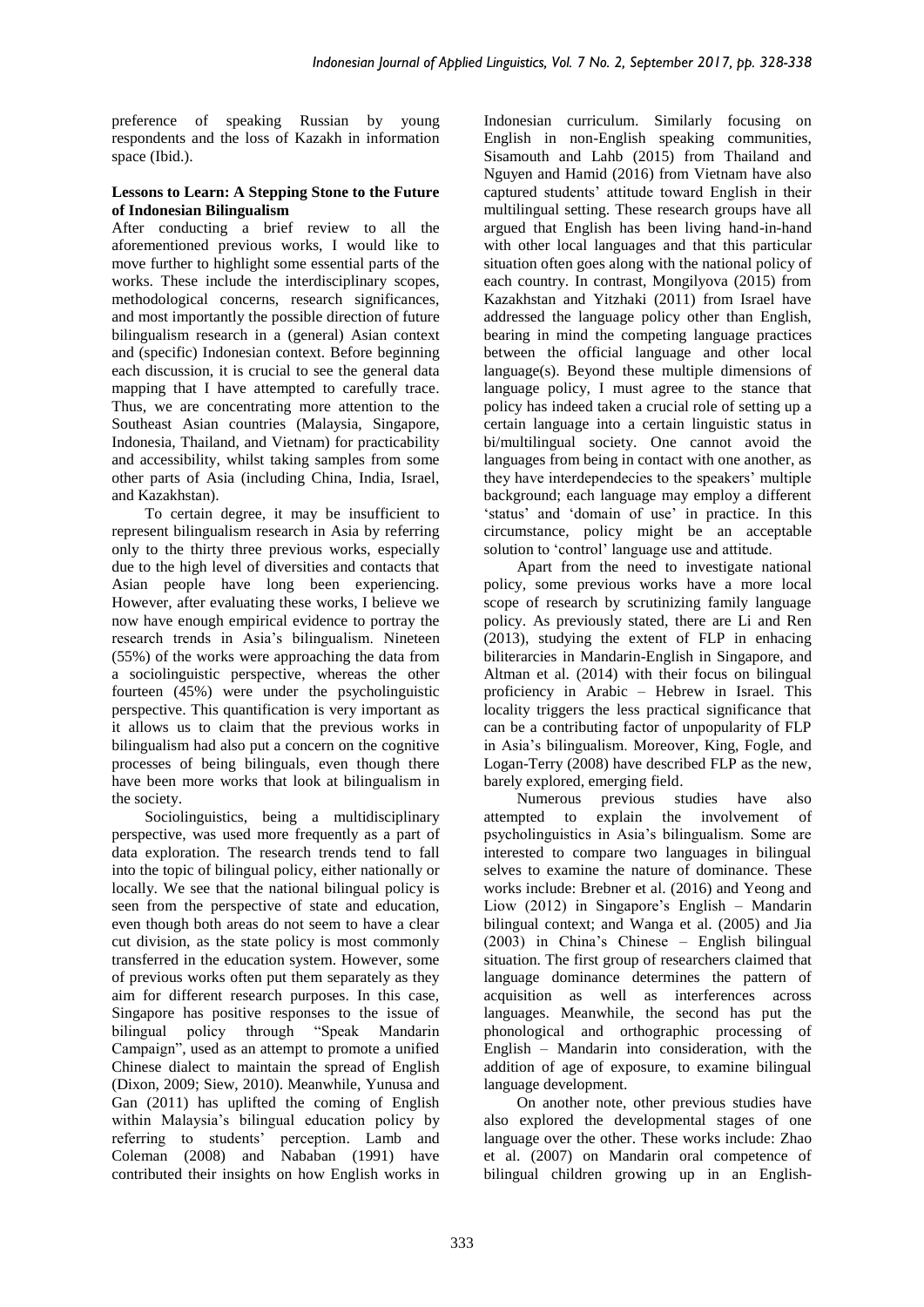speaking family and a Mandarin-speaking family: Yah et al. (2013) on English the reading accuracy of English – Mandarin bilingual children; and Schwartz et al. (2014) on the English literacy developed by Russian – Hebrew children. The benefits of focusing on only one language is that the researchers can investigate a larger number of participants, as done by Yah et al. (2013) with their 80 6.5-year-old children. Schwartz et al. (2014) followed the same strategy with their 88 sixth-grade children, despite the arduous challenge of doing an in-depth qualitative analysis to each dataset. With two languages to examine, it is not easy to conduct such large-scale data collection, even though it is possible to execute in practice.

In terms of methodologies, these previous works have offered a plenty of data collection strategies. To examine attitude towards bilingual policy, the researchers have utilized questionnaires most frequently in such an attempt to find more effective and efficient way of data collection (Yunusa and Gan, 2011; Yitzhaki, 2011). In contrast, to get a closer look at how language attitude works, Sisamouth and Lahn (2015), Nguyen and Hamid (2016), Schwartz et al. (2011), and Altman et al. (2014) have chosen interviews as the relevant method with relatively smaller number of participants. Using interviews, they could do an indepth exploration towards the phenomena being observed as well as conduct more qualitative analysis to provide an adequate explanation of the findings. Observation was also exploited to bring both linguistic and non linguistic factors together (Li and Ren, 2013; Dixon et al., 2012; Zhao et al., 2007; Birnie-Smith, 2016; Cahyani et al., 2016; Chena et al., 2015; Schwartz and Asli, 2014; Palviainen et al., 2016). Similarly, observation in language research is proven to be a reliable data collection as the researchers can capture a more authentic language use. In addition to these three methods, experiment was brought into practice to primarily give certain linguistic treatment to the children (Brebner et al., 2016; Lydea et al., 2014; Yeong and Liow, 2012; Wanga et al., 2005; Jia, 2003). To put together a larger number of participants in a specific linguistic situation where the researchers can have the participants' language production, experiment is generally employed. Most of all, it is the researchers' adequate knowledge that finally matters in implementing the relevant methodological details that fit into the overall research purposes. Some might make use of one single method while some others mix two or more methods depending on the nature of data sources.

In terms of research significance, the previous works that I reviewed are all significant theoretically and practically. Some of them bring the two significances together and some others give more attention to the one over the other. On the surface level, all abovementioned works have contributed to the theoretical enrichment within a specific domain of bilingual acquisition and development. In other words, most researchers in the context of my literature study have made use of language acquisition theories in approaching their data as well as contribute the new findings to it.

Among those who work to develop this theory are Brebner et al. (2016) with their analysis of English verb marking acquisition, Lydea et al. (2014) on the English phonological acquisition, Yeong and Liow (2012) on the comparative analysis of syllable and phoneme awareness in English–L1 and Mandarin–L1, Wanga et al. (2005) on crosslanguage writing system, Jia (2003) on the English plural morpheme acquisition, Schwartz et al. (2014) on the English literacy acquisition, and Schwartz and Gorbatt (2016) on the meta-linguistic talk. The ways these studies constructed and reconstructed the previous language acquisition theories is by contesting two languages in bilingual selves to figure out the nature of language dominance, by conducting experiments to optimize the two languages or one language over the other, and by situating the processes of bilingual acquisition. With the fact that most of them had centered their focus on English acquisition, it constructs a research gap by itself. It is to say that local or heritage language acquisition and maintenance should be the actual research gap that the research on Asia's bilingualism has started to close.

In addition, there are some practical contributions given especially those who worked on the sub field of language and policy. It includes Yunusa and Gan (2011) who studied the students' perception on improving English in Malaysian context, Siew (2010) on Singapore's 'Speak Mandarin Campaign' policy, Sisamoutha and Lahb (2015) on the students' positive attitude toward Patani, Malay, and English, Nguyen and Hamid (2016) on the relationship between Vietnamese language attitudes and their minority language maintenance, Yitzhaki (2011) on Israel policy on Arabic language, Mongilyova (2015) on the ethnical identity in Kazakh language and Russian as the globalization language, Dixon (2009) on Singapore's language-in-education policy, Petrovic and Majumdar (2010) on the correlation between language policy and equal educational opportunity (EEO) in India, Li and Ren (2013) on Chinese – English biliteracies in Singapore, Altman et al. (2014) on the relationship between family language policy (FLP) and Russian language maintenance, and Schwartz et al. (2011) on Russian-speaking families language policy. Research scrutinizing language policy seems to dominate, at least from the data that I have collected. It shows how important it is for the nationwide interests even though it has also been coming to reach a small scope of family recently such as conducted by Schwartz et al. (2011), Li and Ren (2013), and Altman et al. (2014).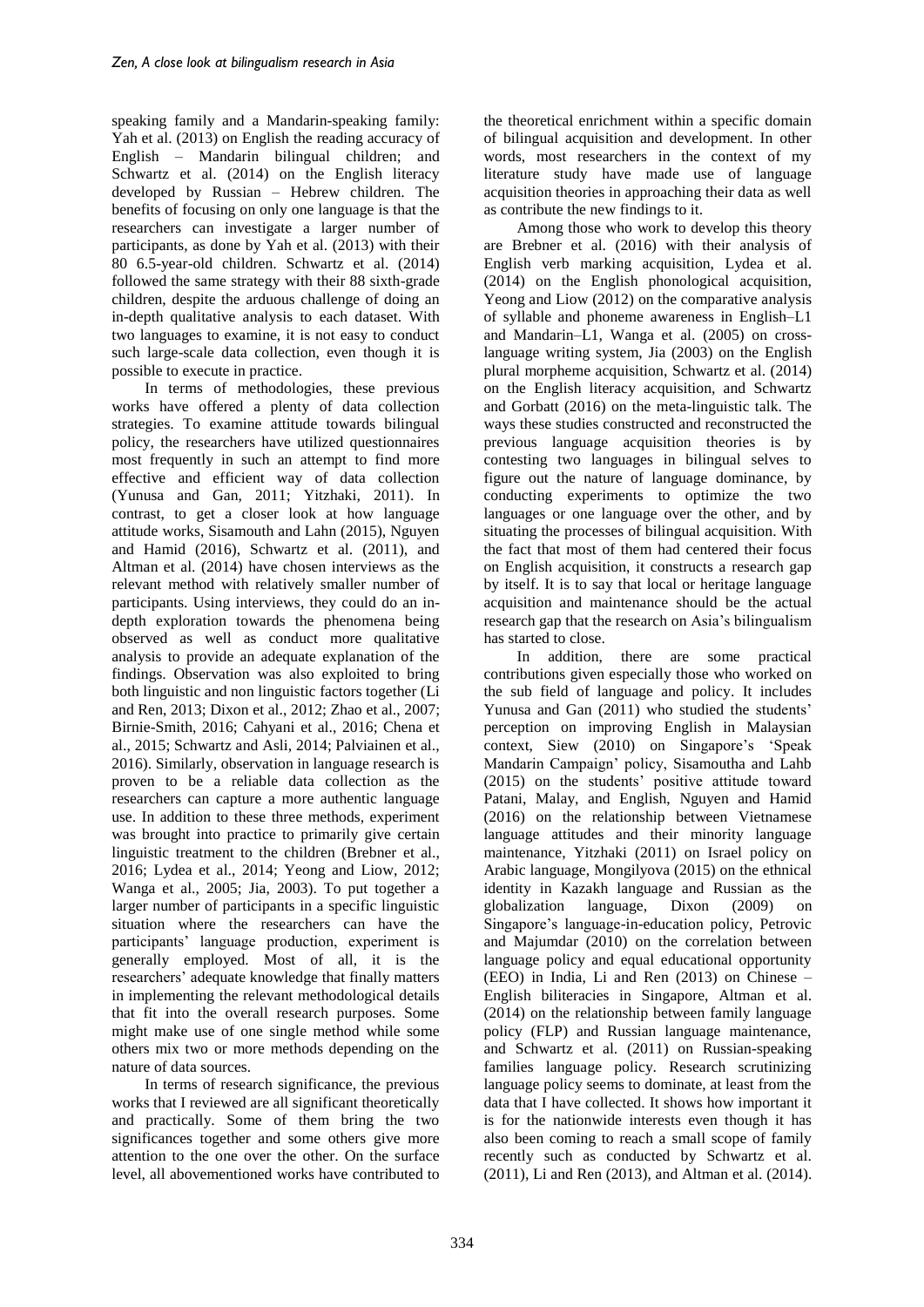FLP is found to be a potential research topic to take a place in the future of Asia's bilingualism. Beyond these contributions, this field of research is critical to the future of languages, be either (any) local language as an identity marker or English as a part of taking a role in globalization.

Studies in bilingual education are seen to give a more influential impact. Such works include Cheng's (2012) who examined the influence of second language immersion, Wang (2015) who put his concern on English immersion in non English speaking country, Chena et al. (2015) who brought the issue of bidialectism in China's education context, Schwartz and Asli (2014) who investigated bilingual language teaching for children, and Palviainen et al. (2016) who examined a model in bilingual education. Their observations were very significant in evaluating and improving the quality of bilingual education. By bringing research into schools, the researchers themselves can also take an advantage from educational institutions in obtaining a large scale data as they can get more access to the bilingual participants. Furthermore, the elaboration of more than one data collection method will be very possible to do, such as conducting an experiment to bilingual students, an interview to teachers, and classroom observation as a complementary data collection.

This "little journey" of compiling bilingualism research files across Asian countries has lent me research experiences from which I learn to construct theoretical foundation as well as practical implementation. Those previous researchers' experiences have also made think of the diversities that really exist in this continent together with the challenges. The diversities of ideas, in particular, are very obvious as shown by the 'randomness' or variety of research topic conducted in each country. The term 'randomness' here is really to mean very positive in the sense that any researcher can obviously start from anywhere that means that the availability of data of bilingualism in Asia has provided flexibility for researchers to take their starting point. This, in a point of fact, shows us how they gradually move to a similar research context, such as from analyzing the development of one language over the other to contesting two languages in an individual, from seeing the importance of improving English as a global language to bringing the heritage language home, and from putting more concerns on nation-wide context to the family context.

The process of unveiling trends in Asia's bilingualism has shed a light to what is important and less important to study. Some might argue that child bilingualism is more crucial rather than adult bilingualism, while some others consider the opposite. Those who situated their research on a language acquisition would presumably choose to interact with children as the data source even though the process of acquiring language could also happen to adult in the case of second or third language. Those who consider the noteworthiness of large scale survey have taken some steps to gain a large number of language users on bilingual language policy, use, and proficiency to enable certain group of policy taker, usually a government, to set a future plan to invest on language. However, some who have taken care of a family language policy might believe that everything starts from the smallest point and, at the same time, gives a sense that a nationwide policy may come from a decision taken by family or groups of family in that nation.

Beyond the choices that every researcher has made, I argue that there is nothing left unimportant because language is embedded in both individuals and group of individuals. Embedding in a bilingual, the two or more languages are acquired in certain specific circumstances that differ from the other bilingual speaker. Therefore, we need an in-depth exploration to see how such individual develops his or her bilingual competence. On the other hand, looking at how languages are developed by a larger group of children is also essential to get an overall picture of language acquisition features even though it may not be easy to explain individual differences that occur within that group. In other words, studying bilingualism in the context of acquisition and development either using a case study or a larger scale study carries both strengths and weaknesses.

Above all, as this literature review process goes on, it turns out that the nature of bilingualism research in Asian context is very diverse. Southeast Asia, in particular, has shown to be dominated by sociolinguistic approach with language attitude and policy as the most frequent topic. Some other parts of Asia, especially China have currently conducted more studies in the field of bilingual education by giving more attention to English in non English speaking settings. Apart from the distribution of research topic as well as region, a study using multimethod in collecting data and a study in the area of FLP scrutinizing heritage language maintenance are the gaps that the future works need to close.

Bringing the research trend in Asia's bilingualism, I would like to draw my closer attention to Indonesia as a potential research site. This country has long been a home for around 740 languages that became an empirical evidence of Meyerhoff's (2006) hypothesis stating that no nation in the world is completely monolingual. To briefly describe the potency of the country, I refer to the preliminary survey-based findings of Zen and Apriana (2015) that figured out that most children are born multilingual; speaking one local (heritage) language and one official language (Indonesian) in addition to learning and occasionally using one foreign language (English). This multilingual situation should have attracted researchers' interest.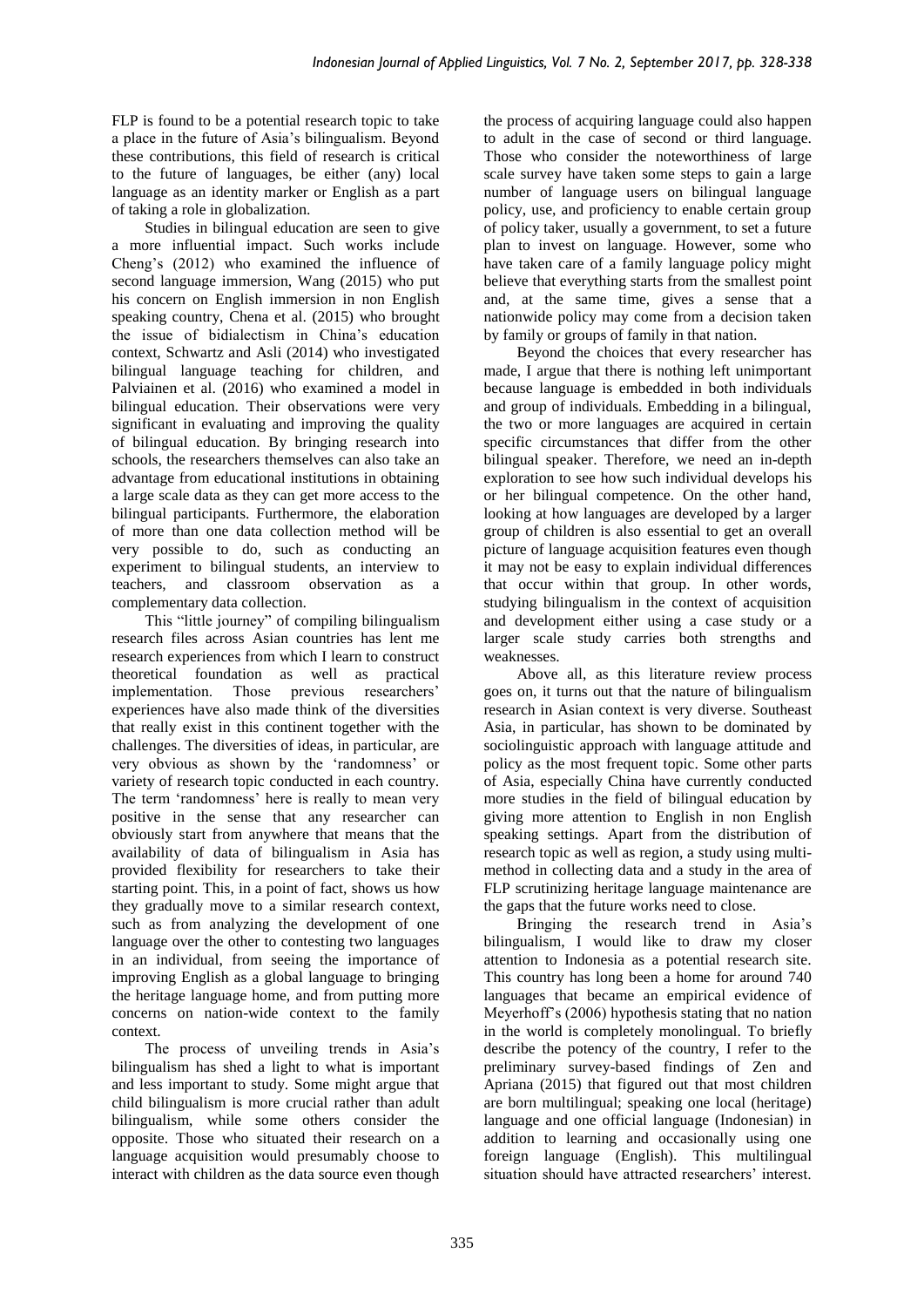However, it does not confirm the current finding as it was only a small number of works within this field. This lacking of interest has put Indonesia to be a potential research site for those who are interested in bilingualism.

Having a flexibility to set the future of bilingualism research in Indonesia, there are two major aspects of exploration; FLP and trilingual acquisition. To be more specific, FLP is a promising ground in regard to its interrelationship to the nature of bilingual maintenance and shift. The maintaining and shifting of languages in bilingual selves can somehow trigger a wider aspect of investigation, such as bilingual language dominance, cross linguistic influence, and so forth. FLP is also significant for the fact that family is perceived to be central in one's life. In other words, Indonesian natives hold the value of family very tightly that to certain extent makes it an influential place where languages are acquired and developed. The second major aspect is tringual acquisition as it is a situation that most Indonesian children are growing to be. The latest issue has a closer connection to education where a language curriculum is carefully planned and implemented. The three languages including Indonesian, local language (heritage), and foreign language are taught as an independent subject at school. This educational policy should have been stimulating a scientific curiosity.

### **CONCLUSION**

In conclusion, this literature study has collected and briefly reviewed thirty three previous works in the field of bilingualism using sociolinguistics and psycholinguistics perspectives in the Asian context. It provides details on how these studies were carried out with an expectation that it can open up the possibilities to bridge the gaps in approaching Asia's bilingualism. Moreover, beyond the lessons contributed, we should agree that these works have shed a light on how bilingualism has actually been very appealing in academic sphere. In a specific context of Indonesia, we could take FLP and trilingual acquisition topics into a serious account to gear a more promising research on "our" bilingualism.

#### A**CKNOWLEDGEMENT**

It is a special pleasure to thank Dr. Rebecca Lurie Starr from National University of Singapore whose valuable input has helped reshape and reformulate this literature study. Yet, all remaining errors are my own.

#### **REFERENCES**

Altman, C., Feldman, Z. B., Yitzhaki, D., Lotem, S. A., & Walters, J. (2014). Family language

policies, reported language use and proficiency in Russian – Hebrew bilingual children in Israel. *Journal of Multilingual and Multicultural Development, 35*(3), 216-234, DOI: 10.1080/01434632.2013.852561

- Andaya, B.W. (n.d.). *Introduction to Southeast Asia: History, Geography, and Livelihood*. Retrieved September 15, 2016 from [http://asiasociety.org/education/introduction](http://asiasociety.org/education/introduction-southeast-asia)[southeast-asia.](http://asiasociety.org/education/introduction-southeast-asia)
- Birnie-Smith, J. R. (2016). Ethnic identity and language choice across online forums. *International Journal of Multilingualism, 13*(2), 165-183. doi: 10.1080/14790718.2015.1078806
- Brebner, C., McCormack, P., & Liow, S. R. (2016). Marking of verb tense in the English of preschool English–Mandarin bilingual children: evidence from language development profiles within subgroups on the Singapore English Action Picture Test. *International Journal Language Communication Disorder, 5*(1), 31–43.
- Cahyani, H., de Courcy, M., & Barnett, J. (2016). Teachers' code-switching in bilingual classrooms: exploring pedagogical and sociocultural functions. *International Journal of Bilingual Education and Bilingualism*. doi: 10.1080/13670050.2016.1189509
- Chena, Y., Xuc, Y., & Guion-Anderson, S. (2015). Prosodic Realization of Focus in Bilingual Production of Southern Min and Mandarin. *Phonetica*, *71,* 249–270. doi: 10.1159/000371891
- Cheng, L. (2012). English immersion schools in China: evidence from students and teachers. *Journal of Multilingual and Multicultural Development, 33*(4), 379-391. doi: 10.1080/01434632.2012.661436
- Dixon, L. Q. (2009). Assumptions behind Singapore's language-in-education policy: implications for language planning and second language acquisition. *Language Policy, 8,*  117–137. doi: 10.1007/s10993-009-9124-0
- Dixon, L. Q., Shuang, W., & Daraghmeh, A. (2012) Profiles in Bilingualism: Factors Influencing Kindergartners' Language Proficiency. *Early Childhood Education Journal, 40,* 25–34. doi: 10.1007/s10643-011-0491-8
- Enfield, N. J., & Comrie, C. (2015). The languages of mainland Southeast Asia. State of the art and new directions. In N. J. Enfield & C. Comrie (Eds.), *The languages of mainland Southeast Asia. The state of the art*. Berlin: De Gruyter Mouton.
- Grosjean, F., & Li, P. (2013). *The psycholinguistics of bilingualism.* Oxford: Blackwell Publishing.
- Hasnain, S. I. (1991). Trends in Indian Bilingualism. *Language Sciences, 13*(2), 301-316.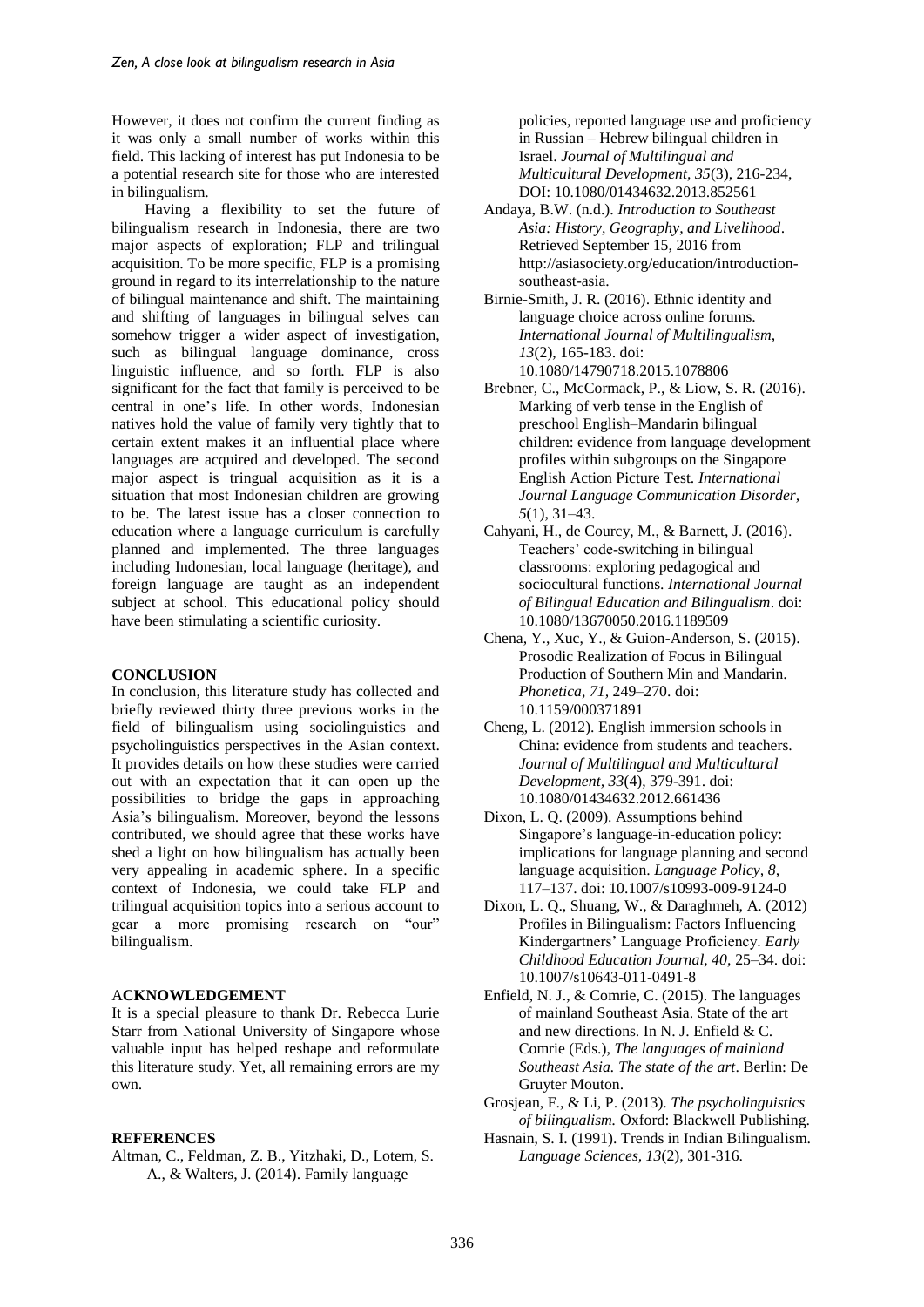- Jia, G. (2003). The acquisition of the English plural morpheme by native mandarin Chinesespeaking children. *Journal of Speech, Language, and Hearing Research, 46*(6), 1297-1311.
- King, K. A., Fogle, L., & Logan-Terry, A. (2008). Family language policy. *Language and Linguistics Compass, 2*(5), 907–922. doi: 10.1111/j.1749-818x.2008.00076.x
- Lamb, M., & Coleman, H. (2008). Literacy in English and the transformation of self and society in post-Soeharto Indonesia. *International Journal of Bilingual Education and Bilingualism, 11*(2), 189-205. doi: 10.2167/beb493.0
- Leitner, G., Hashim, A., & Wolf, H. (2016). Communicating with Asia: Introduction. In G. Leitner, A. Hashim, & H. Wolf (Eds.), *Communicating with Asia: The future of English as a global language*. Cambridge: Cambridge University Press.
- Li, R., & Ren, G. U. (2013). Development of phonological awareness in English–Mandarin bilinguals: A comparison of English–L1 and Mandarin–L1 kindergarten children. *Language Policy, 12,* 63–82. doi: 10.1007/s10993-012- 9260-9
- Lydea, G. W. E., Brebner, C., & McCormack, P. (2014). A preliminary report on the English phonology of typically developing English– Mandarin bilingual preschool Singaporean children Prolepsis, syncretism, and synergy in early language and literacy practices: a case study of family language policy in Singapore. *International Journal of Language Communication Disorder, 49*(3)*,* 317–332.
- Meyerhoff, M. (2006). *Introducing sociolinguistics.* London: Routledge.
- Mongilyova, N. (2015). Research into functioning of the state language in the situation of mass bilingualism of north Kazakhstan using the differential technique. *SAGE Open,* 1–9. doi: 10.1177/2158244015593120
- Nababan, P. W. J. (1991). Language in education: The case of Indonesia. *Language Policy and Education, 37*(1), 115-131. Retrieved from [http://www.jstor.org/stable/3444409.](http://www.jstor.org/stable/3444409)
- Nguyen, T. T. T., & Hamid, M. O. (2016). Language attitudes, identity and L1 maintenance: A qualitative study of Vietnamese ethnic minority students. *System, 6*(1), 87-97.
	- <http://dx.doi.org/10.1016/j.system.2016.08.003>
- Palviainen, A., Protassova, E., Mård-Miettinen, K., & Schwartz, M. (2016). Two languages in the air: A cross-cultural comparison of preschool teachers' reflections on their flexible bilingual practices. *International Journal of Bilingual Education and Bilingualism, 19*(6), 614-630. doi: 10.1080/13670050.2016.1184615
- Petrovic, J., & Majumdar, S. (2010). Language planning for equal educational opportunity in multilingual states: The case of India. *International Multilingual Research Journal, 4*(1), 1-19. doi: 10.1080/19313150903500960
- Qi, R. (2011). *The bilingual acquisition of English and Mandarin. Chinese children in Australia*. New York: Cambria Press.
- Schwartz, M., & Asli, A. (2014). Bilingual teachers' language strategies: The case of an Arabic-Hebrew kindergarten in Israel. *Teaching and Teacher Education, 38,* 22-32. <http://dx.doi.org/10.1016/j.tate.2013.10.013>
- Schwartz, M., & Gorbatt, N. (2016). 'Why do we know Hebrew and they do not know Arabic?' Children's meta-linguistic talk in bilingual preschool. *International Journal of Bilingual Education and Bilingualism, 19*(6), 668-688. doi: 10.1080/13670050.2016.1181604
- Schwartz, M., Kahn-Horwitz, J., & Share, D. L. (2014). Orthographic learning and selfteaching in a bilingual and biliterate context. *Journal of Experimental Child Psychology, 117*. 45–58.
- <http://dx.doi.org/10.1016/j.jecp.2013.08.008> Schwartz, M., Moin, V., & Leikin, M. (2011).
- Parents' Discourses about Language Strategies for Their Children's Preschool Bilingual Development*. Diaspora, Indigenous, and Minority Education, 5*(3), 149-166. doi: 10.1080/15595692.2011.583505
- Siew, K. C. C. (2010). Singapore's language policy and its globalised concept of Bi(tri)lingualism. *Current Issues in Language Planning, 11*(4), 413-429. doi: 10.1080/14664208.2010.546055
- Sisamoutha, W. K., & Lahb, S. C. (2015). Attitudes towards Thai, Patani Malay, and English of Thai undergraduates: A case study at Prince of Songkla University Pattani campus, Thailand. *Social and Behavioral Sciences, 20*(8), 240 – 252. doi: 10.1016/j.sbspro.2015.11.200
- Tupas, R. (2016). Singlish in the classroom: Is Singapore ready for additive bidialectalism? *International Journal of Bilingual Education and Bilingualism*. doi: 10.1080/13670050.2016.1226757
- Wang, P. (2015). Looking beyond the ELT approach in China's higher education from the perspective of bilingual education: immersion, content-based instruction or something else? *International Journal of Bilingual Education and Bilingualism*. doi: 10.1080/13670050.2015.1037239
- Wanga, M., Perfettib, C.A., & Liub, Y. (2005). Chinese–English biliteracy acquisition: crosslanguage and writing system transfer. *Cognition* (97), 67-88.
- Yah, H. T., Poon, K. K., & Liow, S. J. R. (2013). Predictors of reading ability in English for Mandarin-speaking bilingual children in